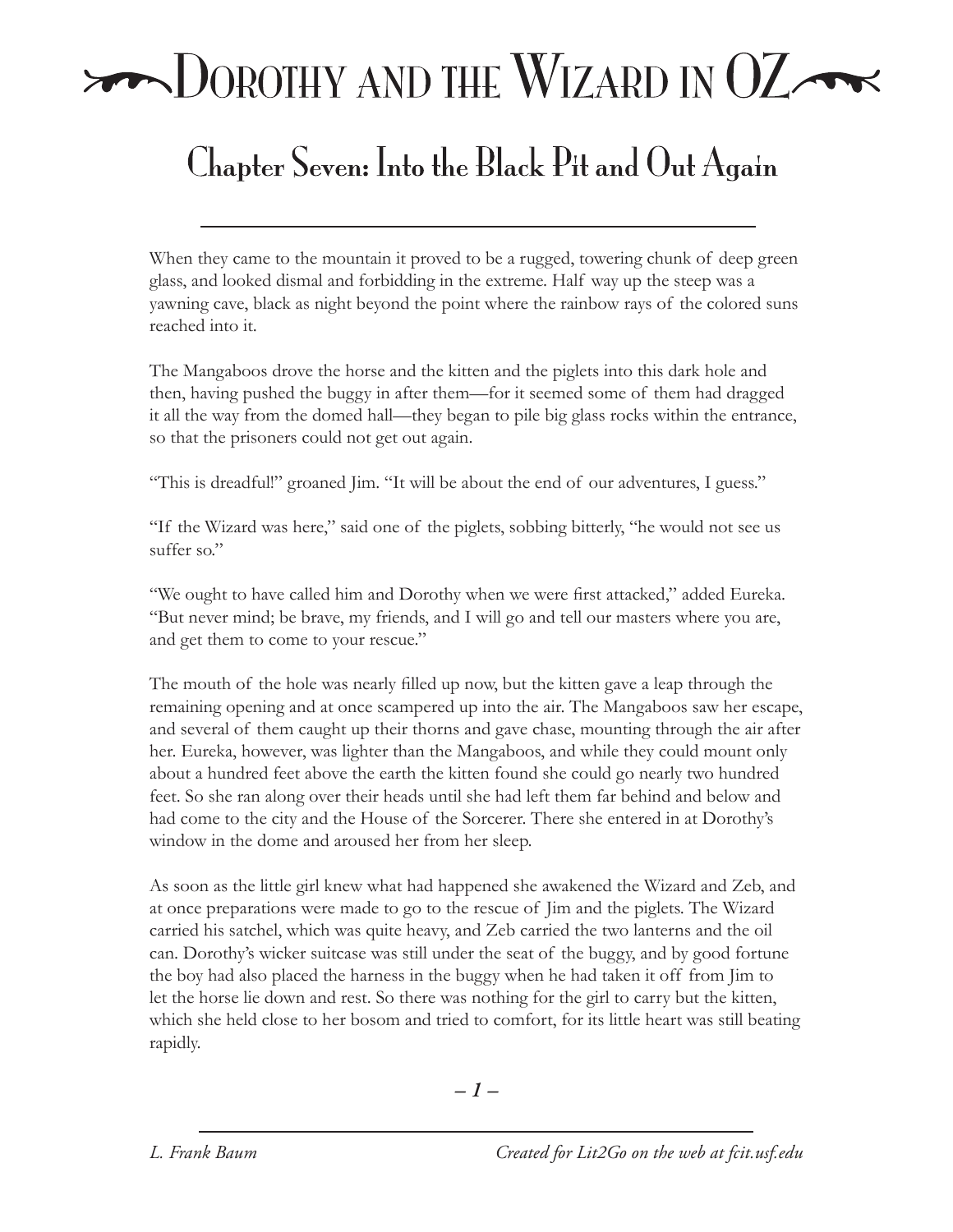## Chapter Seven: Into the Black Pit and Out Again

Some of the Mangaboos discovered them as soon as they left the House of the Sorcerer; but when they started toward the mountain the vegetable people allowed them to proceed without interference, yet followed in a crowd behind them so that they could not go back again.

Before long they neared the Black Pit, where a busy swarm of Mangaboos, headed by their Princess, was engaged in piling up glass rocks before the entrance.

"Stop, I command you!" cried the Wizard, in an angry tone, and at once began pulling down the rocks to liberate Jim and the piglets. Instead of opposing him in this they stood back in silence until he had made a good-sized hole in the barrier, when by order of the Princess they all sprang forward and thrust out their sharp thorns.

Dorothy hopped inside the opening to escape being pricked, and Zeb and the Wizard, after enduring a few stabs from the thorns, were glad to follow her. At once the Mangaboos began piling up the rocks of glass again, and as the little man realized that they were all about to be entombed in the mountain he said to the children:

"My dears, what shall we do? Jump out and fight?"

"What's the use?" replied Dorothy. "I'd as soon die here as live much longer among these cruel and heartless people."

"That's the way I feel about it," remarked Zeb, rubbing his wounds. "I've had enough of the Mangaboos."

"All right," said the Wizard; "I'm with you, whatever you decide. But we can't live long in this cavern, that's certain."

Noticing that the light was growing dim he picked up his nine piglets, patted each one lovingly on its fat little head, and placed them carefully in his inside pocket.

Zeb struck a match and lighted one of the lanterns. The rays of the colored suns were now shut out from them forever, for the last chinks had been filled up in the wall that separated their prison from the Land of the Mangaboos.

"How big is this hole?" asked Dorothy.

"I'll explore it and see," replied the boy.

*– –*